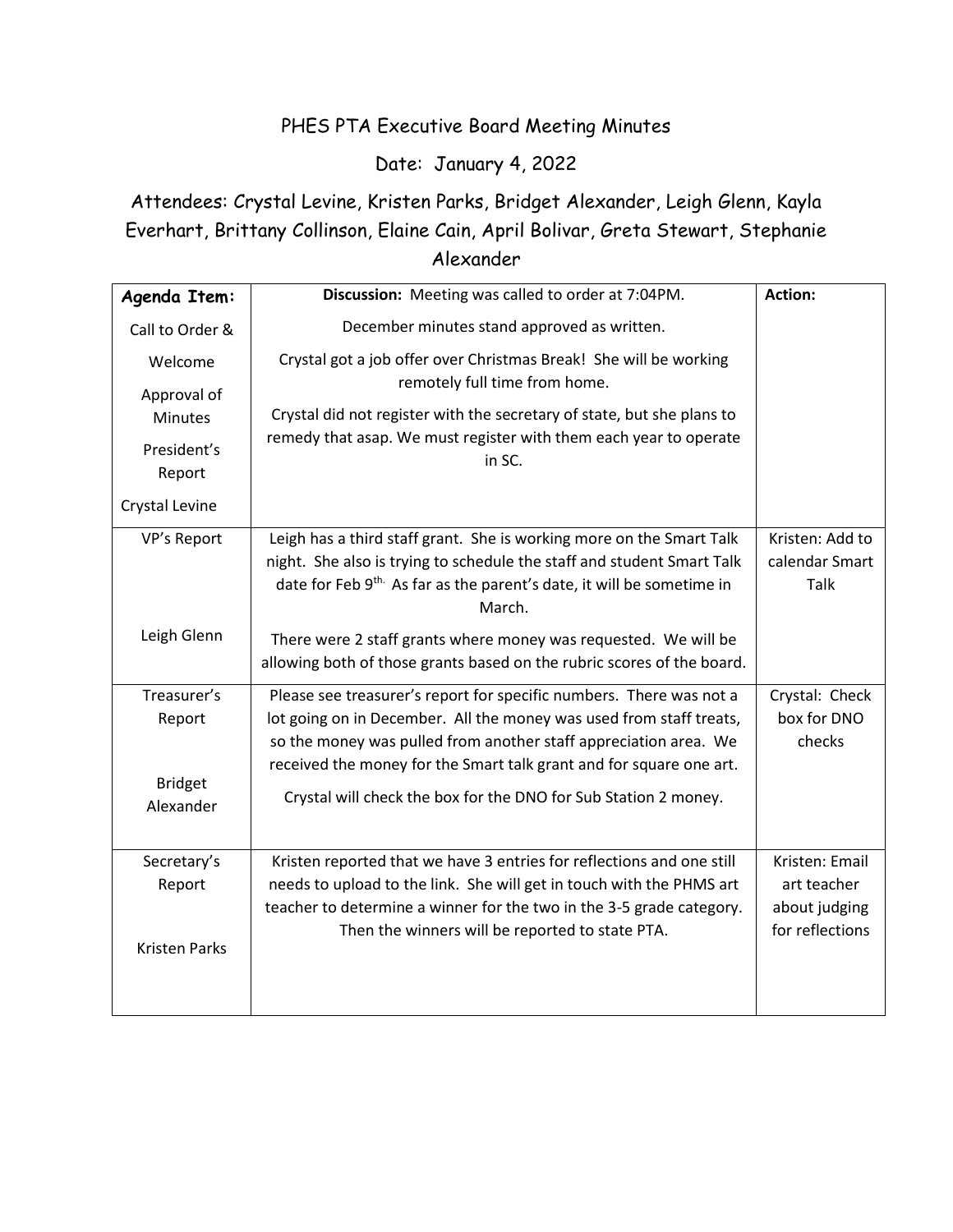| Principal's          | Mrs. Mitchum's only report is that we are back to high spread for                 |                              |
|----------------------|-----------------------------------------------------------------------------------|------------------------------|
| Report               | COVID. Students can still go to related arts; cafeteria is still shut             |                              |
|                      | down for now.                                                                     |                              |
|                      |                                                                                   |                              |
| Crystal Levine       |                                                                                   |                              |
| Communications       |                                                                                   |                              |
|                      | If we have anything we want advertised or any flyers to be made, let              | Everyone: Let                |
| Report               | Brittany know asap. She can start advertising DNO earlier to let                  | Brittany know if<br>you want |
|                      | people know about it.                                                             | anything                     |
| <b>Brittany</b>      |                                                                                   | advertised                   |
| Collinson            | Brittany asked about advertising the grants on social media for                   |                              |
|                      | awareness. Crystal and Leigh will discuss and let her know.                       |                              |
|                      |                                                                                   | Crystal/Leigh:               |
|                      |                                                                                   | Let Brittany                 |
|                      |                                                                                   | know about                   |
|                      |                                                                                   | advertising                  |
|                      |                                                                                   | grants for                   |
|                      |                                                                                   | awareness on                 |
|                      |                                                                                   | social media                 |
|                      |                                                                                   |                              |
|                      |                                                                                   |                              |
| <b>DEI Report</b>    | Greta reported that we did not get to the Native American history                 | Kristen: Add                 |
|                      | walk but plan to do it this month. They are also doing a canned food              | canned food                  |
|                      | drive for Mission Lexington on the 10 <sup>th-</sup> 28 <sup>th</sup> of January. | drive to                     |
| Greta Stewart        |                                                                                   | calendar                     |
|                      |                                                                                   |                              |
|                      |                                                                                   |                              |
| <b>Events Report</b> | BANDIGO is Thrs. Feb 3 <sup>rd</sup> . Knead Pizza DNO will coincide with         | Kristen: Update              |
|                      | BANDINGO. It is 6-7 and 7-8. They will create a google sign up.                   | calendar for                 |
| Marett Bishop        |                                                                                   | Kneads pizza.                |
| Elaine Cain          | They are still hoping to have lucky to be a cougar in March depending             | Remove Kneads                |
|                      | on how things look concerning COVID. If they can do it, the proposed              | for March.                   |
|                      | date is March 11 <sup>th</sup> .                                                  |                              |
|                      |                                                                                   | Elaine/Marett:               |
|                      |                                                                                   | Get back with                |
|                      |                                                                                   | Mrs. M about                 |
|                      |                                                                                   | the March                    |
|                      |                                                                                   | event                        |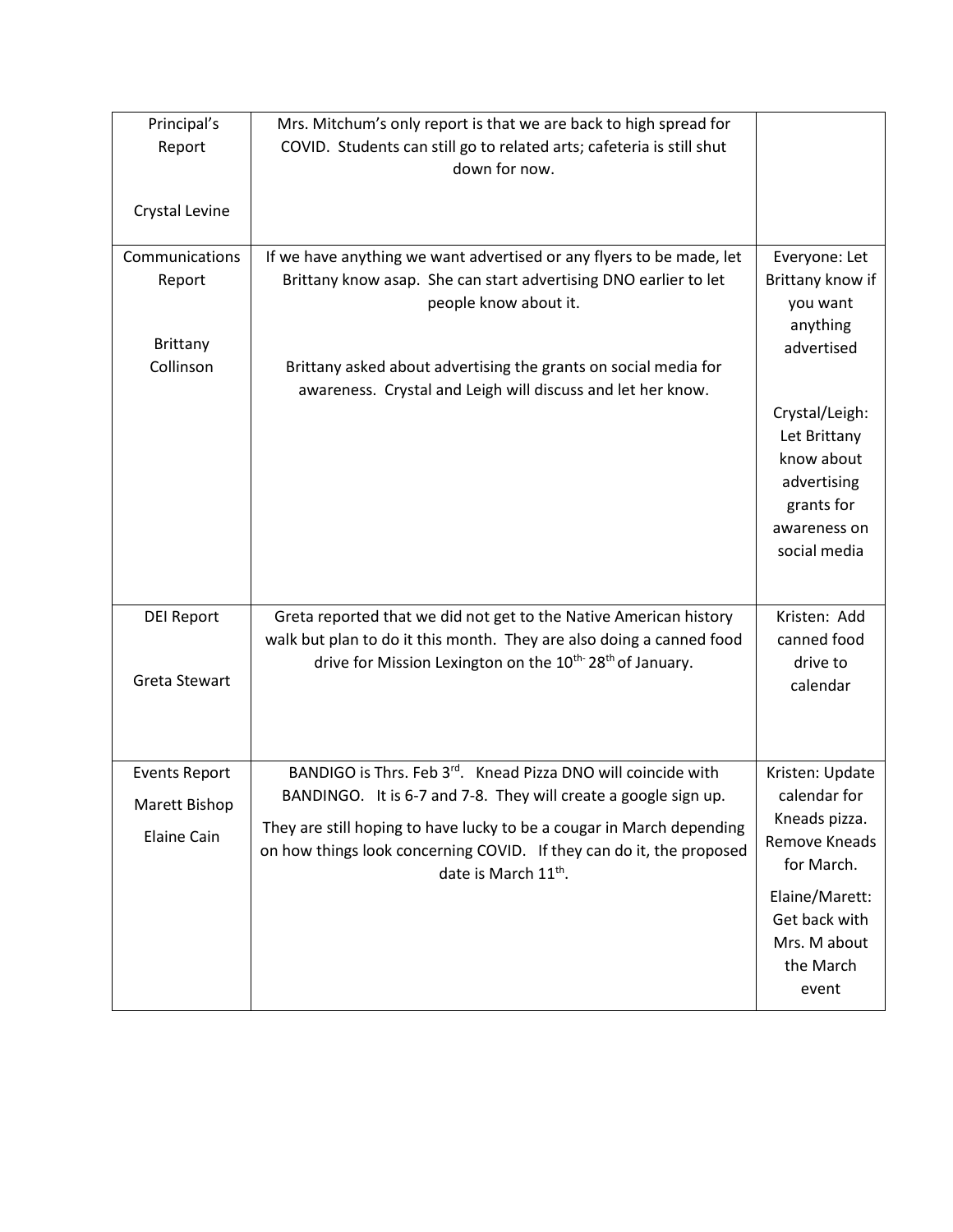| Fundraising         | We have a CFA biscuit sale next week. We need to start advertising                 | <b>Brittany: Start</b>            |
|---------------------|------------------------------------------------------------------------------------|-----------------------------------|
| Report              | the CFA biscuit sales asap. We will have online only pre-orders and                | advertising CFA                   |
|                     | the teacher pre-orders. School messenger can go out with the link to               | biscuit sales                     |
|                     | pre-order.                                                                         | ASAP.                             |
| Kayla Everhart      | There is no DNO now for March since we moved Kneads Pizza to                       |                                   |
|                     | January. Kayla proposed a Sonic DNO in March and will try to get in                |                                   |
|                     | touch with them. She is thinking March 24 <sup>th</sup> .                          | Kayla: Get in<br>touch with       |
|                     | Fern sale is in March as well.                                                     | Sonic in town                     |
|                     |                                                                                    | about DNO                         |
|                     |                                                                                    |                                   |
|                     | Cougarthon is still on and running for April. Square one art will be in            |                                   |
|                     | happening too.                                                                     |                                   |
| Membership,         | The VOM receives the parking space at the front. Ms. Youmans                       |                                   |
| Volunteer           | nominated Jennifer Askins this month to be VOM.                                    |                                   |
| Recruitment         | April has started a sign-up genius for volunteers to go to the work                | April: Please be<br>sure that the |
| Report              | room and help. We have a standing member to be there Tues, Wed                     | board members                     |
|                     | and Thrs to help in the room work, and April is trying to get someone              | are on the                        |
|                     | to be there Monday and Friday.                                                     | communication                     |
| April Bolivar       |                                                                                    | for work room                     |
|                     |                                                                                    | volunteers                        |
|                     |                                                                                    |                                   |
|                     |                                                                                    |                                   |
| Staff               | Staff Luncheon is Jan 13 <sup>th</sup> . It will be catered by PDQ. Stephanie will | Everyone:                         |
| Appreciation        | get back to everyone about set up time on Jan 12 <sup>th</sup> .                   | Stephanie may                     |
| Report              |                                                                                    | need help with                    |
|                     |                                                                                    | setting up                        |
|                     | Stephanie still wants to do the coffee bar/truck in February. She will             | luncheon (meet                    |
| Stephanie           | get with them about costs.                                                         | in evening                        |
| Alexander           |                                                                                    | before Jan 12 <sup>th</sup> )     |
| <b>New Business</b> | <b>Approve Staff Development</b>                                                   |                                   |
|                     | We want to continue using the rubrics for teacher grants, PD                       |                                   |
|                     | requests. There is a \$500 limit on teacher grants. There is nothing on            |                                   |
|                     | the PD requests that has that limit. Leigh went over the third teacher             |                                   |
|                     | grant asking for money to attend a summer PD workshop.                             |                                   |
|                     | Leigh set the motion to approve a teacher grant for \$550. It was                  |                                   |
|                     | moved and seconded. Marett moved to amend the motion to pay to                     |                                   |
|                     | increase amount to \$750. All were in favor; none opposed the                      |                                   |
|                     | amendment. Then all approved the new motion; no one opposed.                       |                                   |
|                     |                                                                                    |                                   |
|                     |                                                                                    |                                   |